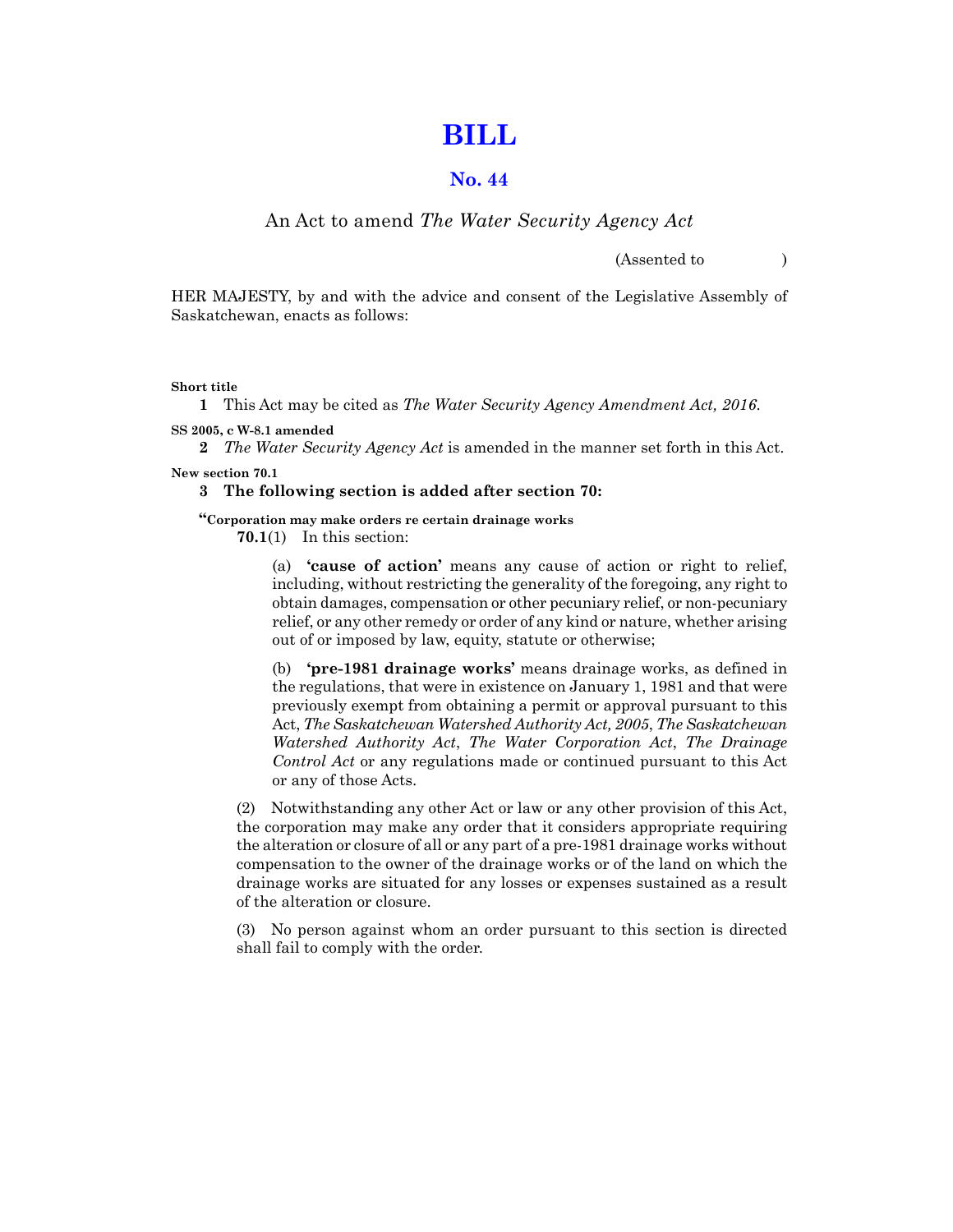(4) No action or proceeding lies or shall be instituted or continued against the Government of Saskatchewan, the corporation, any present or former member of the Executive Council, or any present or former employee of the Government of Saskatchewan or the corporation based on any cause of action arising from, resulting from or incidental to the enactment or application of this section.

(5) Every cause of action against the Government of Saskatchewan, the corporation, any present or former member of the Executive Council, or any present or former employee of the Government of Saskatchewan or the corporation arising from, resulting from or incidental to the enactment or application of this section is extinguished**".**

#### **New sections 79 and 80**

# **4 Sections 79 to 82 are repealed and the following substituted:**

# **"Definitions for Division**

**79** In this Division:

(a) **'drainage works'** means drainage works as defined in the regulations;

- (b) **'investigation'** means a determination by the corporation of:
	- (i) whether the drainage works mentioned in a request exist;

(ii) whether a drainage approval has been issued for the drainage works mentioned in a request; and

(iii) in the case of a drainage approval being issued, whether the drainage works are impacting or could impact the petitioner's land;

(c) **'petitioner'** means a person who requests the corporation's assistance in resolving an issue related to damage or potential damage that the person believes has been or may be caused to that person by drainage works;

(d) **'request'** means a written request made pursuant to section 80;

(e) **'respondent'** means the registered owner of the land on which the drainage works mentioned in the request are located.

# **"Request for corporation's assistance**

**80**(1) A petitioner who wishes to obtain the corporation's assistance to resolve an issue related to drainage works shall submit a written request to the corporation.

- (2) A request must include the following information:
	- (a) the name of the respondent;
	- (b) the location of the drainage works mentioned in the request;
	- (c) the issue the petitioner would like resolved;
	- (d) any other information that the corporation may require.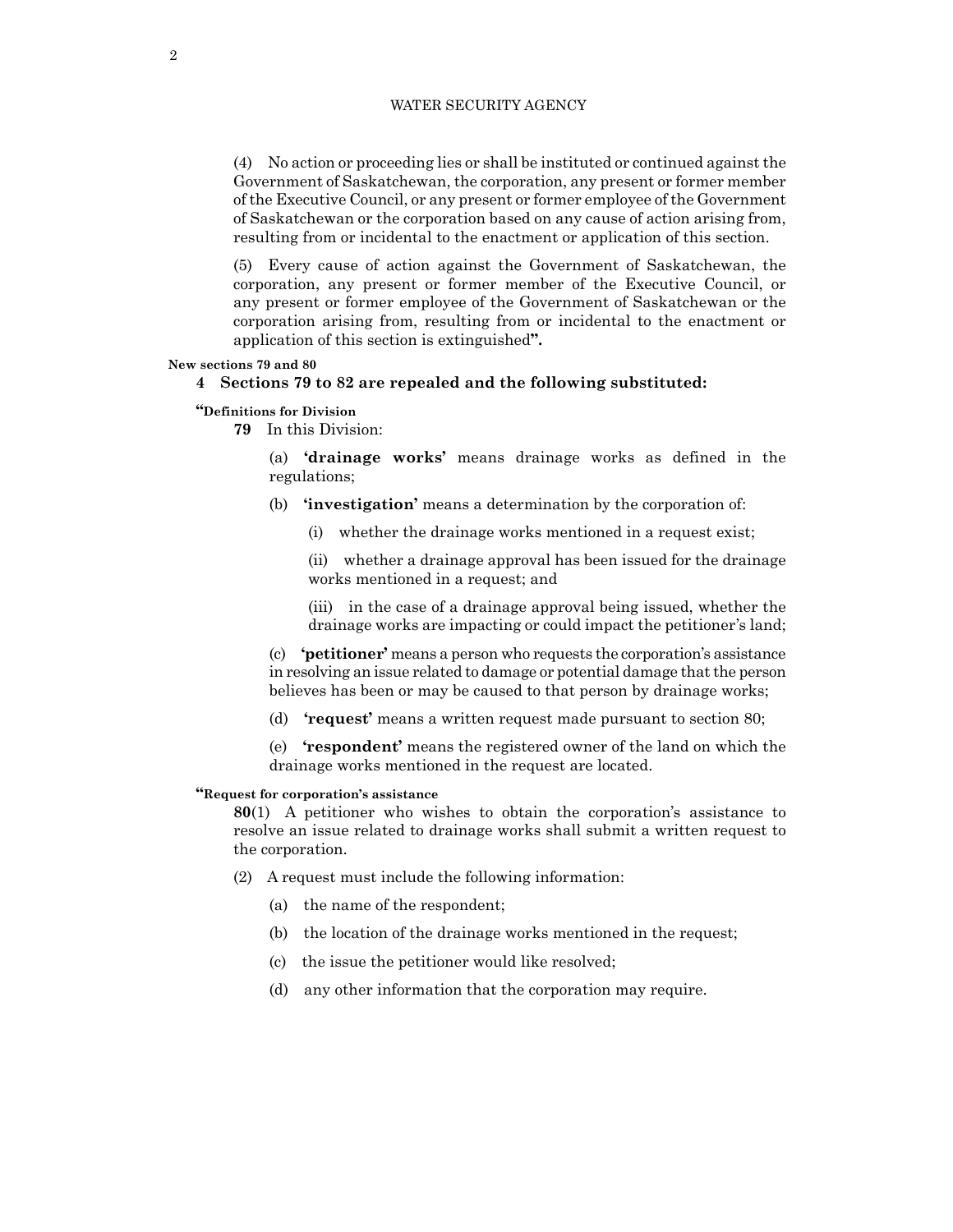(3) The corporation shall provide a copy of the request submitted pursuant to subsection (1) to the respondent.

(4) On receipt of a request, the corporation shall conduct an investigation of the issue and shall:

- (a) issue a written recommendation for resolving the issue; or
- (b) dismiss the request for assistance.

(5) The corporation shall provide a copy of the recommendation or the decision to dismiss made pursuant to subsection (4) together with written reasons to the following persons:

- (a) the petitioner;
- (b) the respondent;
- (c) any other persons that the corporation considers appropriate**".**

#### **New sections 83 and 83.01**

## **5 Section 83 is repealed and the following substituted:**

# **"Order relating to unapproved drainage works**

**83**(1) If the corporation determines that the drainage works that are the subject of a request have been constructed, extended, altered or operated without an approval and makes a recommendation to obtain an approval or render the drainage works inoperable, the corporation may make any order it considers appropriate pursuant to section 62.

(2) If an order is made pursuant to section 62, the corporation may register an interest based on the order against the title to or abstract record for the land on which the drainage works subject to the order are located.

(3) On registration of the interest in accordance with subsection (2):

(a) the terms and conditions of the order are binding on any person who at any time subsequent to the registration of the notice is the registered owner of the land with respect to which the notice is registered; and

(b) the provisions of this Act apply to any subsequent owner of the land as if that person were the person to whom the order was originally made.

## **"Order relating to approved drainage works**

**83.01**(1) In this section, **'approved drainage works'** means drainage works that are constructed, extended, altered or operated:

- (a) pursuant to an approval; and
- (b) in compliance with all terms and conditions of the approval.

(2) If the corporation determines that approved drainage works are causing loss or damage, the corporation may make any order that the corporation considers appropriate requiring the alteration or temporary closure of all or any part of the drainage works to mitigate the loss or damage being caused, without compensation to the approval holder**".**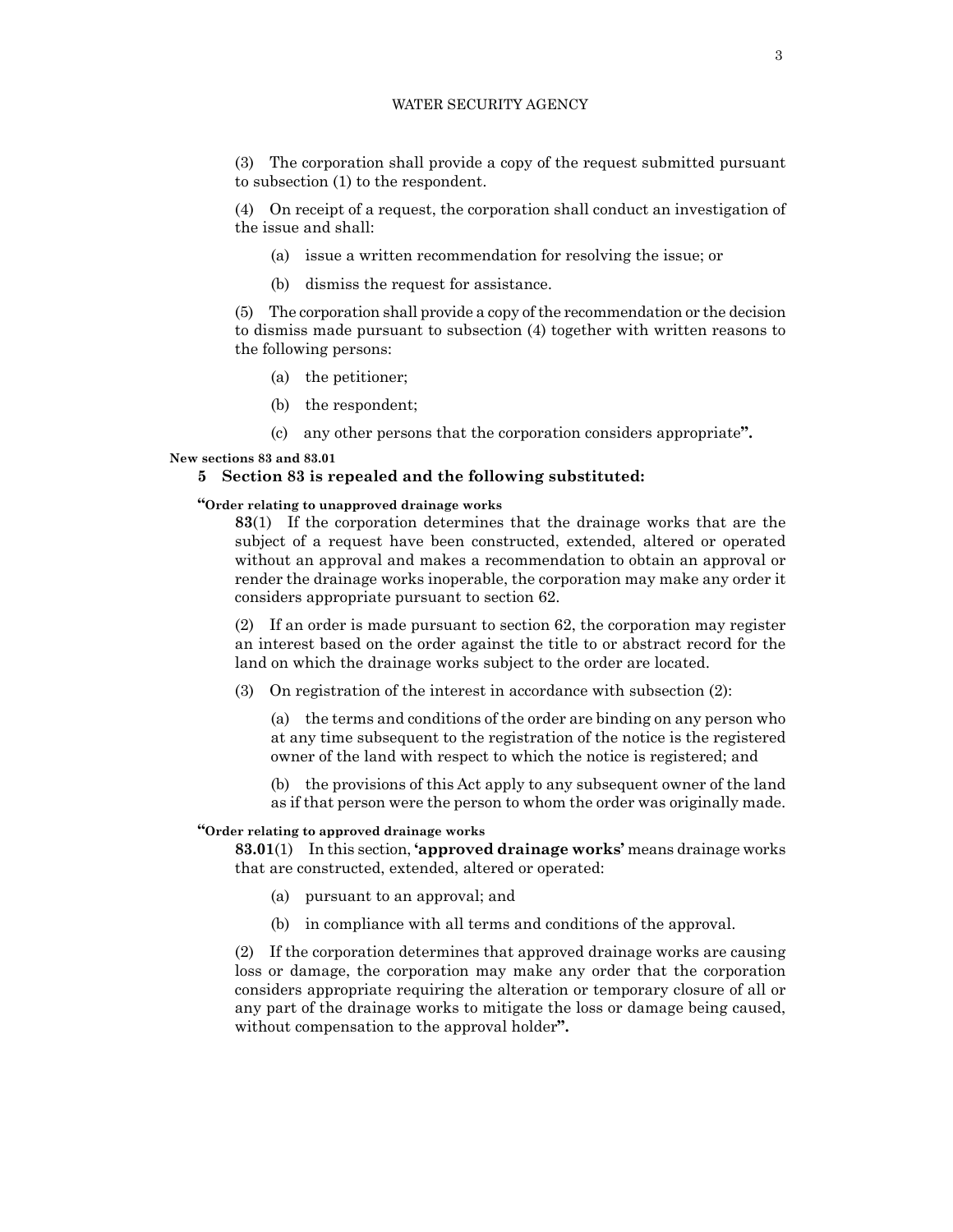#### **New section 84**

# **6 Section 84 is repealed and the following substituted:**

## **"Appeal to Court of Queen's Bench re orders**

**84**(1) Any person aggrieved by an order made pursuant to section 62, 69, 70.1, 83 or 83.01 may appeal the order on a question of law to a judge of the Court of Queen's Bench within 30 days after the date of service of the order.

- (2) The record of an appeal pursuant to subsection (1) consists of:
	- (a) the order;

(b) the written representations made to the corporation by the person named in the order;

- (c) the corporation's written recommendation pursuant to clause  $80(4)(a)$ ;
- (d) any other prescribed documents or materials; and
- (e) any other material that the Court of Queen's Bench may require.

(3) On hearing an appeal pursuant to this section, the judge of the Court of Queen's Bench may issue an order:

- (a) confirming the order against the appellant;
- (b) amending the order;
- (c) quashing the order; or
- (d) doing any other thing that the judge considers appropriate**".**

#### **Section 85 amended**

**7 Subsection 85(1) is amended in the portion preceding clause (a) by striking out "**83**" and substituting "**62, 69, 70.1, 83 or 83.01**".**

## **Section 86 amended**

**8 Subsection 86(1) is amended in the portion preceding clause (a) by striking out "**the corporation undertakes any work for the purposes of section 85 and incurs any costs as a result,**" and substituting "**a debt is due to the corporation pursuant to section 85 or 93,**".**

# **New sections 87 and 88**

# **9 Sections 87 and 88 are repealed and the following substituted:**

# **"Appeal to Court of Queen's Bench re certificate**

**87**(1) A person with respect to whom a certificate has been entered as a judgment pursuant to section 86 may appeal against the amount of the costs set out in the certificate to a judge of the Court of Queen's Bench:

(a) within 30 days after the date on which the certificate was filed; or

(b) if the person made representations to the corporation pursuant to section 86, within 30 days after the date on which the corporation notified the person of its decision pursuant to subsection 86(7).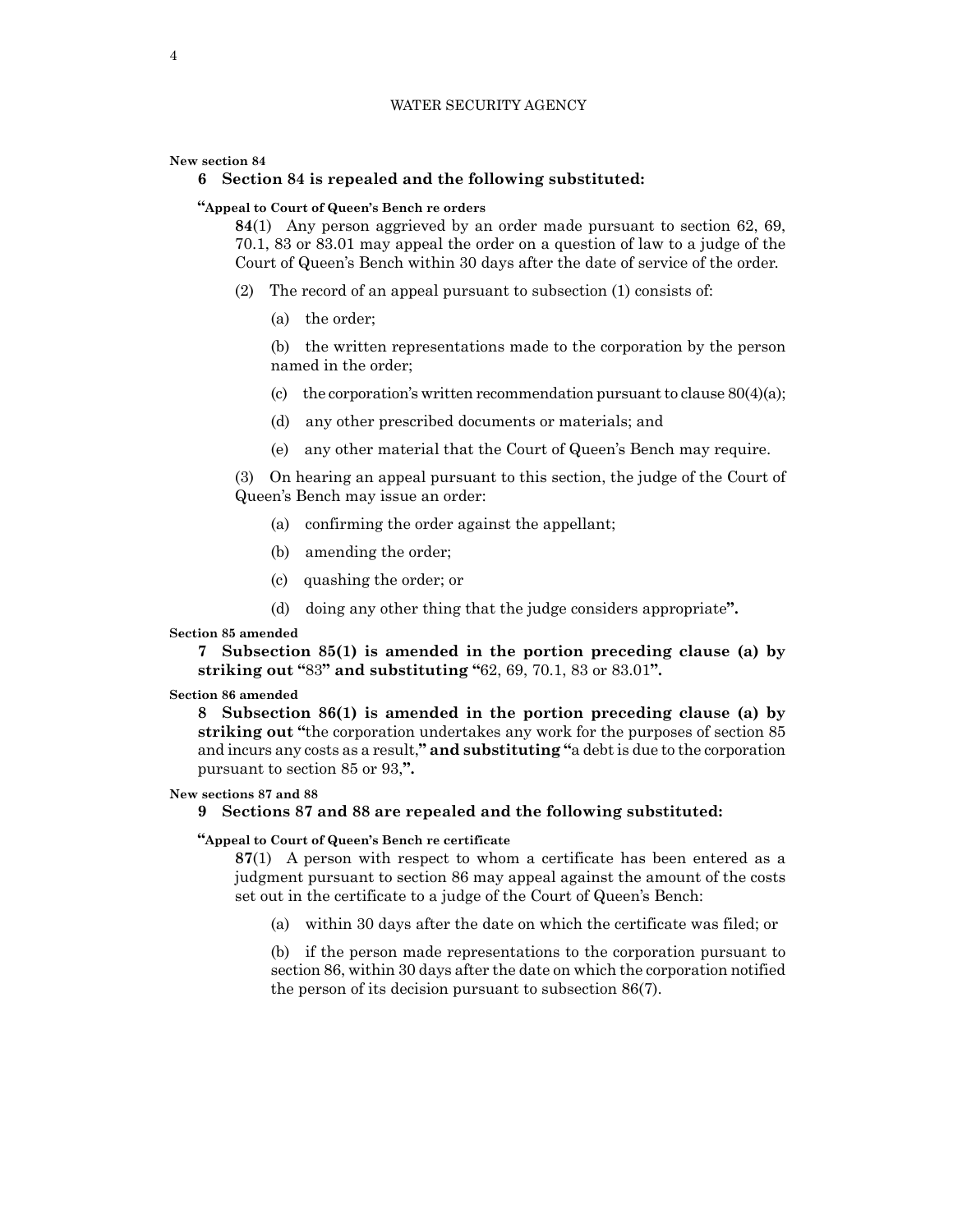(2) On hearing an appeal pursuant to this section, the judge of the Court of Queen's Bench may issue an order:

- (a) confirming the amount of the costs set out in the certificate;
- (b) amending or varying the amount of the costs set out in the certificate;
- (c) quashing the certificate; or
- (d) doing any other thing that the judge considers appropriate.

#### **"Limit on corporation's power re damages**

**88** The corporation has no power to determine liability or award damages or other compensation to any impacted party with respect to drainage works that have been constructed, extended, altered or operated without an approval**".**

# **Section 90 amended**

**10 Subsection 90(2) is amended by striking out "**of not more than \$10,000 and not more than \$1,000**" and substituting "**not exceeding \$1,000,000**".**

#### **New section 93**

#### **11 Section 93 is repealed and the following substituted:**

#### **"Powers of entry re removal of unapproved dam or works**

**93**(1) The corporation or any person acting under the corporation's instructions may enter on any land with any equipment, machinery or other articles that it considers necessary for the purpose of opening up, taking down, removing or destroying:

(a) any unapproved works; or

(b) any dam constructed by a beaver or any natural obstruction whether formed by blown dirt, debris or otherwise, in any lake, river, stream or other water body.

(2) The corporation and any persons acting under the corporation's instructions are not liable for any damage done to the land that is necessarily incidental to the exercise of the powers granted by subsection (1).

(3) The amount expended by the corporation and any person acting under its instructions in opening up, taking down, removing or destroying unapproved works pursuant to clause  $(1)(a)$  may be recovered as a debt due to the corporation from the person who constructed the works in the same manner as that mentioned in section 86 and, for that purpose, section 86 applies with any necessary modification, to that recovery**".**

#### **Transitional**

**12** Any request for assistance or formal complaint that was filed with the corporation pursuant to *The Water Security Agency Act*, as that Act existed before the coming into force of this Act, and that has not been resolved or fully dealt with on the day on which this Act comes into force is deemed to be a request as defined in clause 79(d) of *The Water Security Agency Act* and may be dealt with pursuant to that Act as if submitted in accordance with that Act.

## **Coming into force**

**13** This Act comes into force on assent.